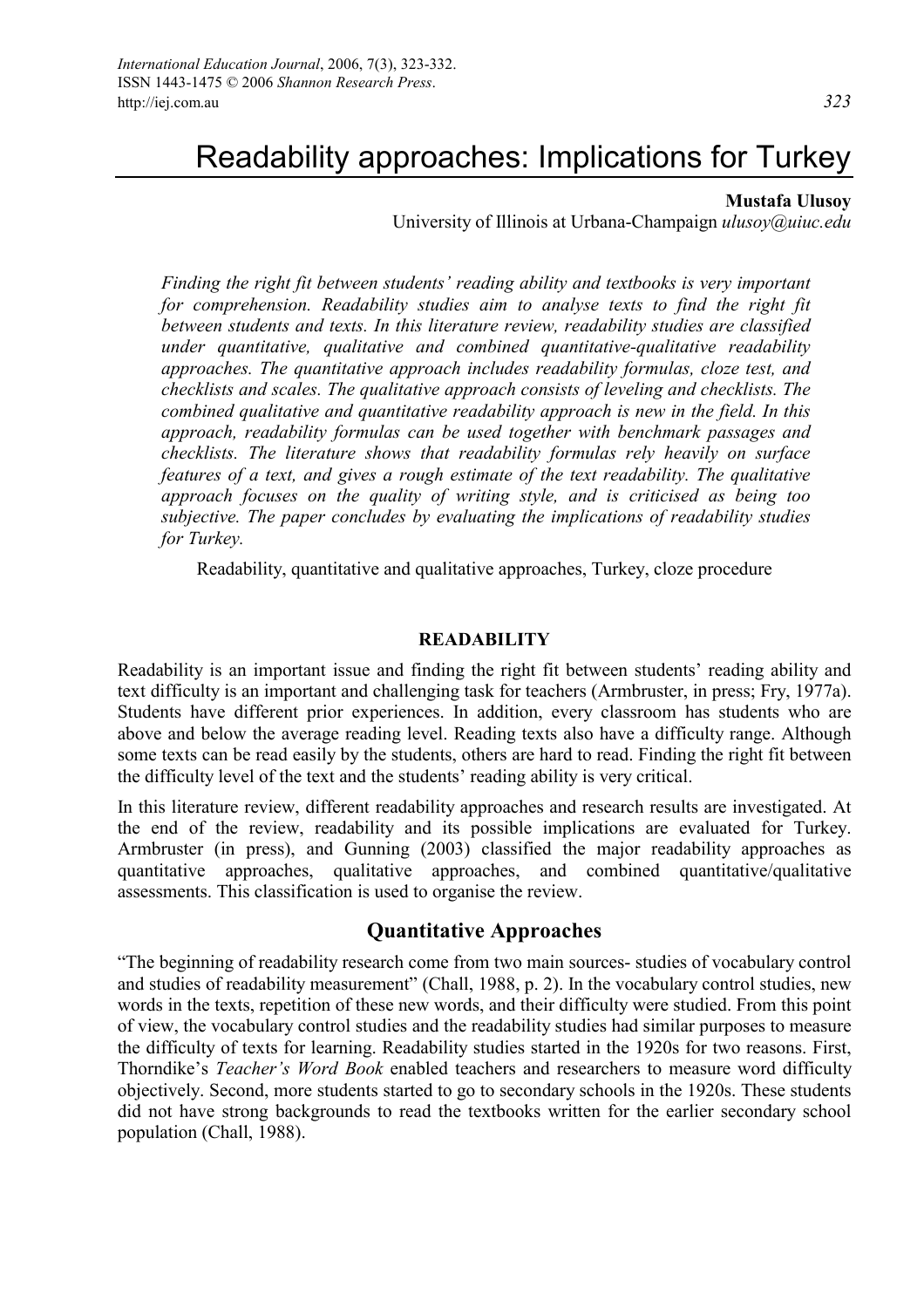As readability formulas, cloze tests, and checklists give quantitative results for text evaluators, they can be examined under the quantitative approaches.

#### *Readability Formulas*

Readability is usually determined according to a mathematical formula. Syntactic (sentence) and semantic (vocabulary) dimensions are used to apply the readability formulas. Sentence length and number of syllables per sentence are counted to have a number that represent the readability level of the texts. Generally, it is true that shorter sentences are easier to read than longer sentences and short words are easier to read than long words (Jacobson, 1998).

Generally, readability formulas give a rough estimate of text readability. According to Readence, Bean and Baldwin (2001), over 30 different readability formulas and graphs have been developed. On the other hand, Fry (2002) believes that there are over 100 readability formulas in existence.

Fry and SMOG readability formulas are the most popular for teachers to evaluate middle school and junior/senior high texts (Ruddell, 2005). These formulas are not complex. Teachers can use the formula manually because the calculation are very easy. For the Fry readability formula, teachers select three passages. Each should have 100 words. Proper nouns, initialisation, and numerals are counted. Then, the number of sentences and the number of syllables are counted, and converted to an average. Teachers find the intersect point of these two lines on the graph and the graph gives an approximate grade level from 1 to 17+ grades (Fry, 1968, 1977b).

In the SMOG formula, evaluators count 10 consecutive sentences near the beginning of the text, 10 in the middle, and 10 near the end. Every word of three or more syllables is counted in these 30 sentences. Then, the square root of the number of polysyllabic words is counted. Three is added to the approximate square root to find the SMOG grade (Ruddell, 2005).

In addition to hand-calculated formulas, there are other much complex formulas available on software for computer applications. These are Flesch-Kincaid, Degrees of Reading Power (DRP), ATOS (Advantage-TASA Open Standard), and The Lexile Framework. Scanning the whole text is the biggest advantage in the computer based readability formulas. DRP uses the "Dale List" and average number of letters per word; ATOS uses number of words, and average grade level of words, and Lexile Framework uses the sentence length and word frequency (Gunning, 2003). Flesch-Kincaid is a syllable formula, and it is used in Microsoft Word. The readability statistics include counts of words, characters, paragraphs, sentences, averages of sentences per paragraph, words per sentences, and characters per word. Also, the results give the "Flesch Reading Ease" and "Flesch-Kinkaid Grade Level". Microsoft Word users can find the readability statistics under the "Edit" option if they check "Show Readability Statistics" for MAC (Anderson, 2003). The same specialty can be found under the "Tools" option for the Microsoft Word for PCs.

Readability has the strength of objectivity and consistency. Any person or computer gets the same score when they search for the readability of a particular text. In addition, there is very large research base about the validation of readability formulas (Fry, 2002). On the other hand, these formulas rely heavily on surface features such as word and sentence length, and ignore the conceptual load and deeper syntactic structures (Valdes, Barrera, and Cardenas, 1984). Bailin and Grafstein (2001) also believe that students can understand some long sentences better than short ones because sentence length may actually facilitate comprehension, rather than impede it. In addition, the authors claim that vocabulary changes rapidly and different socio-cultural groups have different core vocabularies. Using the same word lists may not be suitable for these different cultural groups.

Readability formulas are used to evaluate literature, social studies, and science texts. Researchers generally examined the readability levels of the materials. Also, the readability literature contains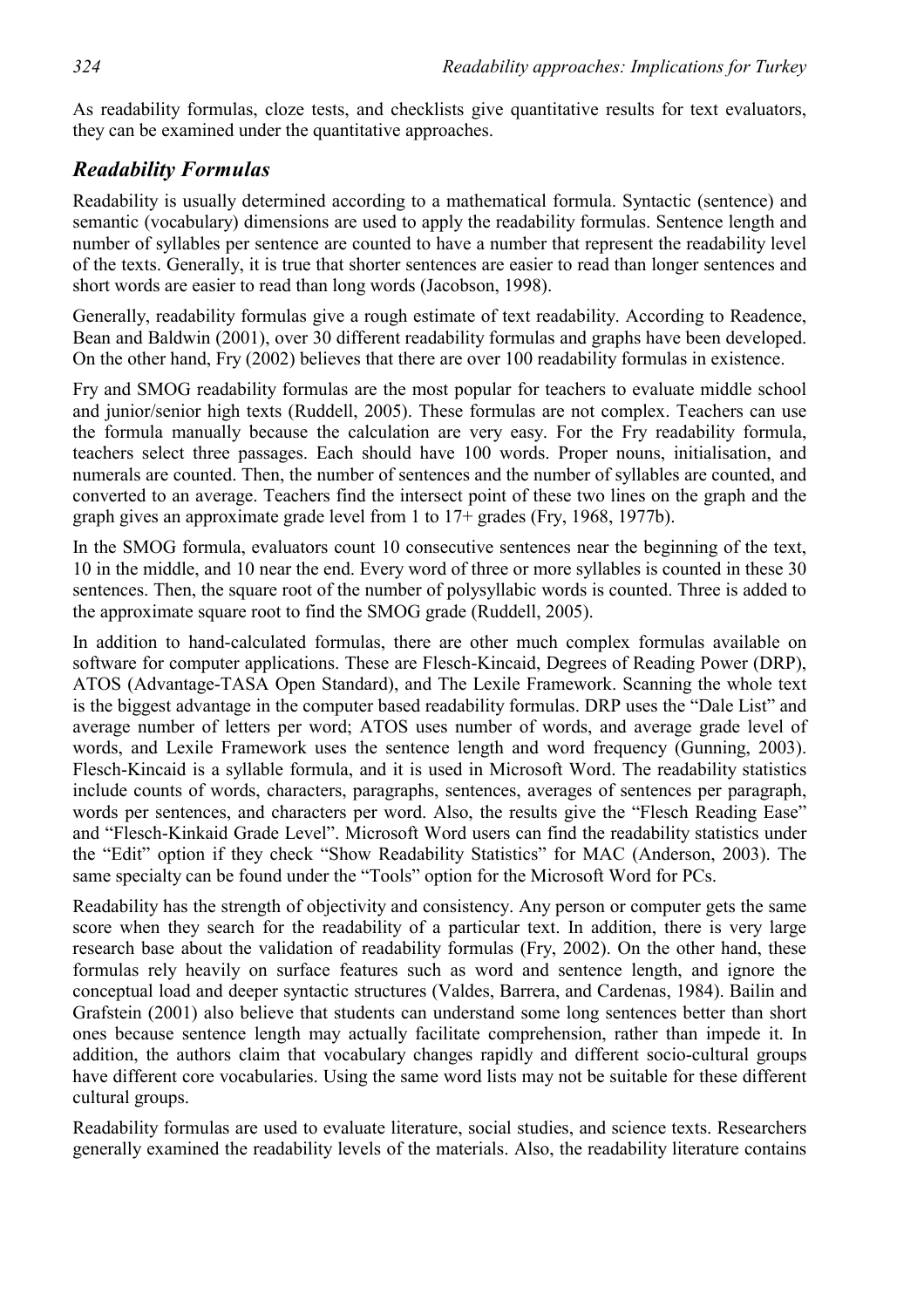some other representative research about the validation of the readability formulas for other languages. Some selected research is given in the following section of the review.

Laughlin (1973) determined the readability level of the 79 easy-to-read books receiving primary level grading in the 1971 Children's Catalog through the use of three readability formulas (Fry, Spache, and Wheeler-Smith). The Fry Formula showed that 73 per cent of the books were suitable for the first grade readers. The Spache and Wheeler-Smith formulas revealed that 14 per cent and 86 per cent respectively were readable at the second grade level. The researcher concluded that easy-to-read failed to designate a specific readability level, even within one series.

Another study was conducted by Baxter (1992) to determine the effect of text difficulty as determined by the Fry readability formula on the comprehension monitoring performance of above and below average fourth grade readers whose selection was based on their standardised test scores. In this study, the subjects were given passages at levels that were matched to their reading levels. The hypothesis that their monitoring performance would get worse as the material got harder was not supported. In this study, readability of the material was determined solely by the Fry readability formula and it did not seem to have any pattern of influence on the performance of any of the readers. The researcher concluded that something in the passages or within the readers did cause performance to vary from passage to passage. Also, the researcher claimed that the match between the reader and the text is much more complicated than the simple matching of reader ability as determined by a standardised test with text readability as determined by a readability formula.

Dohrman (1972) investigated the readability of 75 intermediate social studies topic-articles from eight sets of encyclopaedias with two (Dale-Chall and Fry) readability techniques and determined the suitability of individual encyclopaedia articles for intermediate grade use from the resultant predicted readability scores. She evaluated a total of 600 topic-articles from the eight "Best Quality" encyclopaedias recommended by the American Library Association. The results indicated that there was no significant difference among the eight selected encyclopaedias as to their suitability such as collateral readability with students' graded reading levels, for grades four, five and six with regard to the readability of 75 social studies topics evaluated.

Crawford (1984) attempted to develop a valid and reliable procedure to assess the readability of elementary level materials in Spanish. She used average sentence length and average number of syllables per 100 words as independent variables, and grade levels as the dependent variable. By using multiple regression analysis, she developed a formula and a graph that use the same procedure for the Fry readability graph in English.

Parker and Hasbrouck (2001) used two formulas, modified Fry graph and computerised Spaulding formula, developed for Spanish language text to analyse nine stories that were read by 36 Spanishspeaking second graders with Limited English Proficiency (LEP). The nine passages about animals were translated into Spanish by a team of three native Spanish speakers. To find the modified Fry readability score the evaluators counted the number of syllables and sentences from three 100-word Spanish passages and subtracted the number 67 from the average number of syllables before plotting the results on the graph. The Spaulding formula uses average sentence and a list of most frequently used words in Spanish. Students read the stories and experienced evaluators recorded the errors such as substitutions, omissions, mispronunciations, and so on. Researchers found that the modified Fry formula only moderately predicted oral reading accuracy and oral reading fluency. Spaulding's Spanish readability scale was used only to predict chance levels. The researchers concluded that unique words, word length, and density of syllables were important both in English and in Spanish.

Hamsik (1984) conducted a study to determine if four widely used readability formulas (the Flesch formula, the Dale-Chall formula, the Fry Graph, and the Lorge formula) measured reading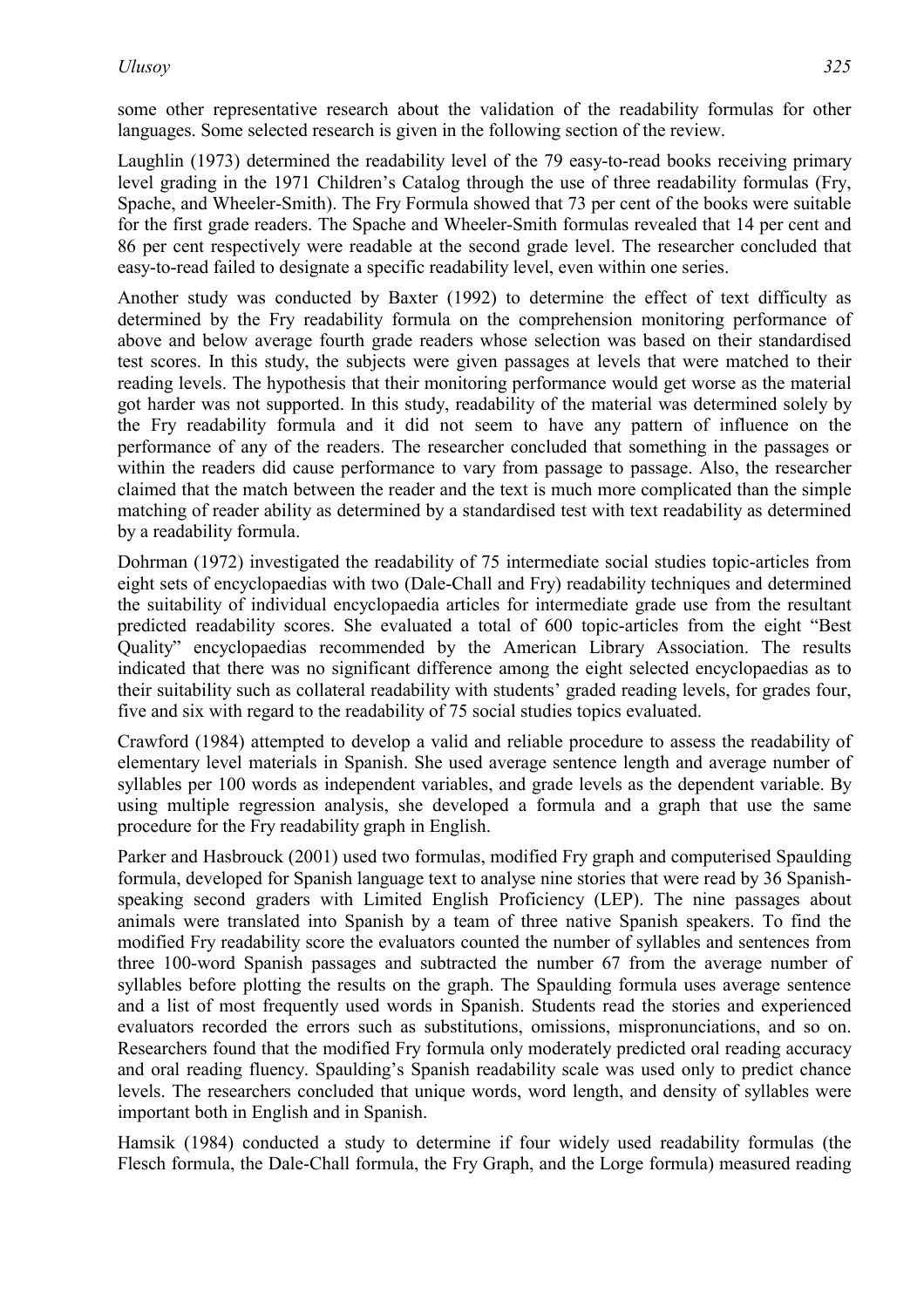difficulty for ESL students enrolled in intensive English centers in the United States in preparation for academic work. The research results showed that the four readability formulas and graphs can be used to measure readability of ESL students and select material appropriate to the reading level of ESL students.

Borchers (1990) asked teachers whether they used 11 reading strategies including the Fry readability graph and cloze tests. Of the 11 reading strategies, readability formulas had the lowest frequency of use for social studies, science and English teachers in their classrooms. This result shows that readability formulas are not popular for content area teachers.

## *Cloze Procedure*

Cloze procedure was introduced by Taylor in 1953 and is based on the person's ability to complete incomplete words, images or thoughts (Ruddell, 2005; Vacca and Vacca, 2005).

This techniques is used to determine the readability of written material, an individual's reading level on specific material, an individual's vocabulary level in a specific subject or topic area, an individual's language skills, and an estimate of an individual's general comprehension level. (Mariotti and Homan, 2001, p. 137)

Teachers first select a passage of 275-300 words and type the passage in double-space. The first and last sentences are left intact. Then, every fifth word of the other sentences are deleted. If the fifth word is a proper noun, it is skipped and the next word is deleted. Words are eliminated until there are a total of 50 deletions. Evaluators determine the correct replacements and multiply them by 2. Only the correct exact replacements are accepted as correct answer. According to Rankin and Culhane (1969), scores of 60 per cent and higher indicate that passage can be read independently by students. Scores between 40 and 60 per cent mean that students can read the passage with instruction. A score below the 40 per cent indicates that the passage is too difficult for students.

The cloze test can give evaluators more information than readability formulas because this test estimates how well each student functions when they interact with the text. In spite of these advantages, cloze procedure has one big disadvantage. Students generally do not like to do cloze tests because they are difficult for them. Evaluators should provide students five to ten practice sentences before administering the test. They should not expect a valid score when they first administer the test (Mariotti and Homan, 2001; Ruddell, 2005; Vacca and Vacca, 2005).

## *Checklists and Scales*

Researchers developed alternative approaches to seek interactions between readers and texts. Students bring their prior knowledge, interests, and attitudes to these texts. Several instruments were developed to deepen evaluators' knowledge about the texts and textbooks. Irwin and Davis's (1980) "Readability Checklist" and Singer's (1992) "Friendly Text Evaluation Scale" are the best known scales that give quantitative results to the evaluators.

The Readability Checklist provides information about the readability of the text. It also gives teachers information to make a text more readable (Irvin, and Davis, 1980). The checklist has two variables. These are understandability and learnability. Understandability provides information to the teachers about required background knowledge to comprehend the text, and syntactic difficulty of the text such as sentence construction, main idea, and detail arrangements. Learnability gives information about the clarity and usefulness of the text or book (Ruddell, 2005).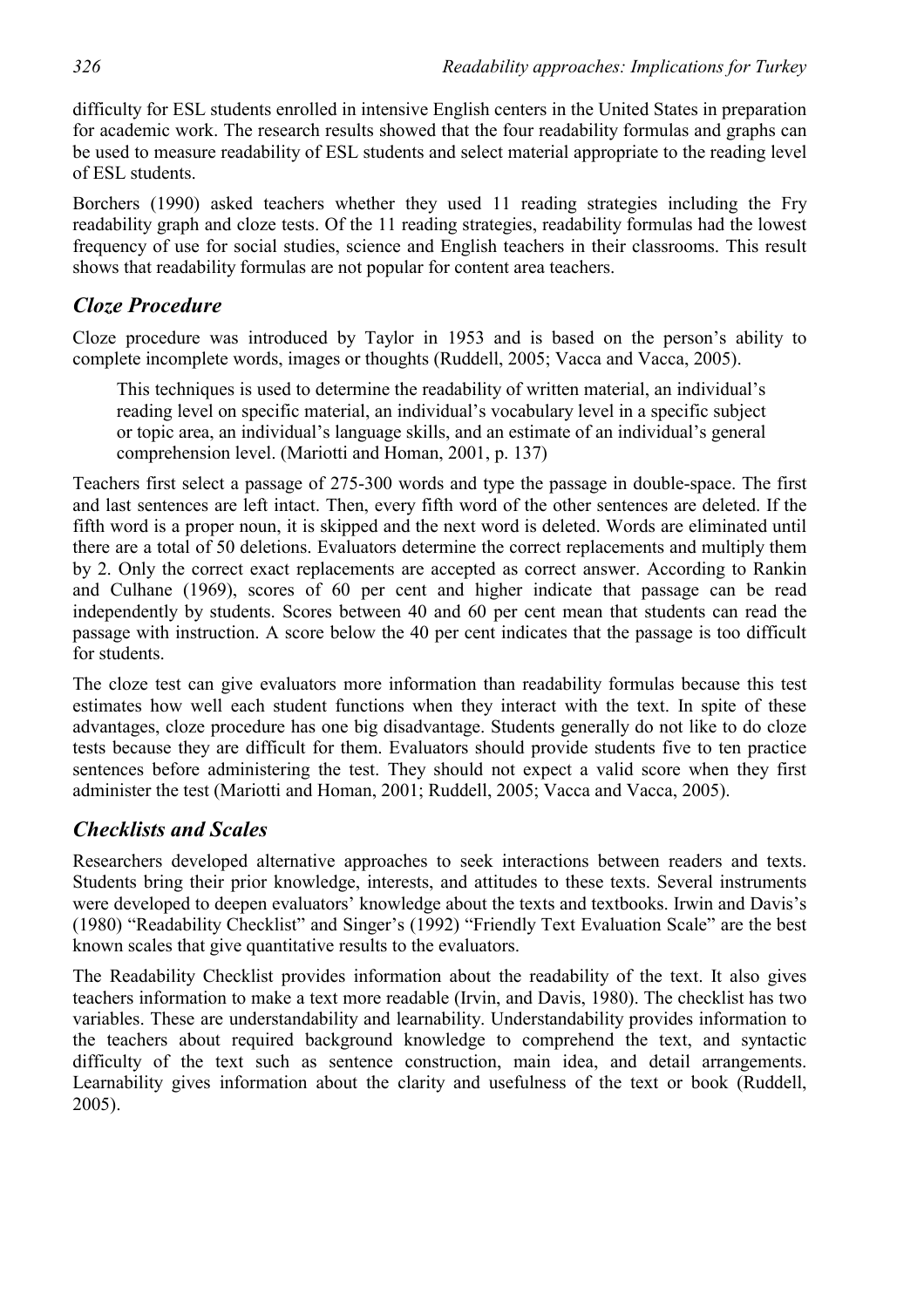Teachers rate the text by using a five point scale from unacceptable to excellent. After completing the checklist, teachers sum up their ratings, determine lowest rated items, and summarise the weaknesses of the text.

The Friendly Text Evaluation Scale is another way to see what makes a text friendlier than another. It is generally used along with the Fry graph. The scale has five variables: (1) text organisation (discourse consistency, and cohesiveness), (2) explication of ideas (prior knowledge, and organisational basis), (3) conceptual density (number of new ideas and vocabulary), (4) metadiscourse (conversation between the author and the reader about the text), and (5) instructional devices (table of contents, headings, subheadings, glossary and index) (Singer, 1992). Evaluators use a five point scale from strongly disagree to strongly agree. Textbook evaluators rate the scale and sum up their ratings at the end. "A score closer to 34 implies the text is friendly; scores closer to 170 suggest the text is unfriendly" (Singer, 1992, p. 163).

Hookstra (1990) used Singer's scale to evaluate three grade six social studies textbooks. Undergraduate and post-baccalaureate students majoring in elementary education performed the evaluation of the selected textbooks. According to the research results, textbooks were moderately considerate in terms of the five areas (text organisation, explication of ideas, conceptual density, meta-discourse, instructional devices). Organisation and instructional devices were rated highest and appropriate level of conceptual density and appropriate use of meta-discourse features were rated lowest. The researcher concluded that the textbooks were readable but the sub-areas of the Singer scale could of course be improved.

## **Qualitative Approaches**

Readability formulas are useful to analyse average number of polysyllabic words and the average number of sentences taken from sample passages in a text. According to Readance, Bean, and Baldwin (2001), these measures are not applicable to poetry, or the symbolic discourse of such disciplines as mathematics, and chemistry.

The quality of the writing style is also an important factor to evaluate in analysing the readability of texts. Readability formulas are not sensible for scrambled passages. They can give the same score for a scrambled passage and for a passage with acceptable syntax (Readance, Bean, and Baldwin, 2001). In addition, some important text variables such as structure, coherence and cohesion, and important reader variables such as prior knowledge, interest, motivation and purpose for reading cannot be measured by readability formulas (Armbruster, in press). Evaluators can use checklists to have ideas about these important text and reader variables. Leveled books can also be used to establish text difficulty.

## *Checklists*

Instead of a checklist, Alvermann and Phelps (2002, p. 174) give teachers a framework to develop their own checklist. The framework has four headings. These are content, format, utility and style. Every heading has its own open ended questions. For example, the content includes questions about the depth of the content, new or difficult vocabulary, new concepts, and appropriateness of the text and students' prior knowledge. Format has questions about illustrations, introductions, summaries and index. Utility includes questions about activities, teacher's manual and additional readings. The last part of the framework is style and it has questions about the complexity and cohesion of the text or book.

Gunning (1998) claimed that teachers should foster students' ability to choose books by helping them develop criteria. Students should be able to select interesting but not difficult books. According to Fielding (as cited in Gunning, 1998, p. 29), students should be able to ask themselves the following questions in order to find appropriate-level books: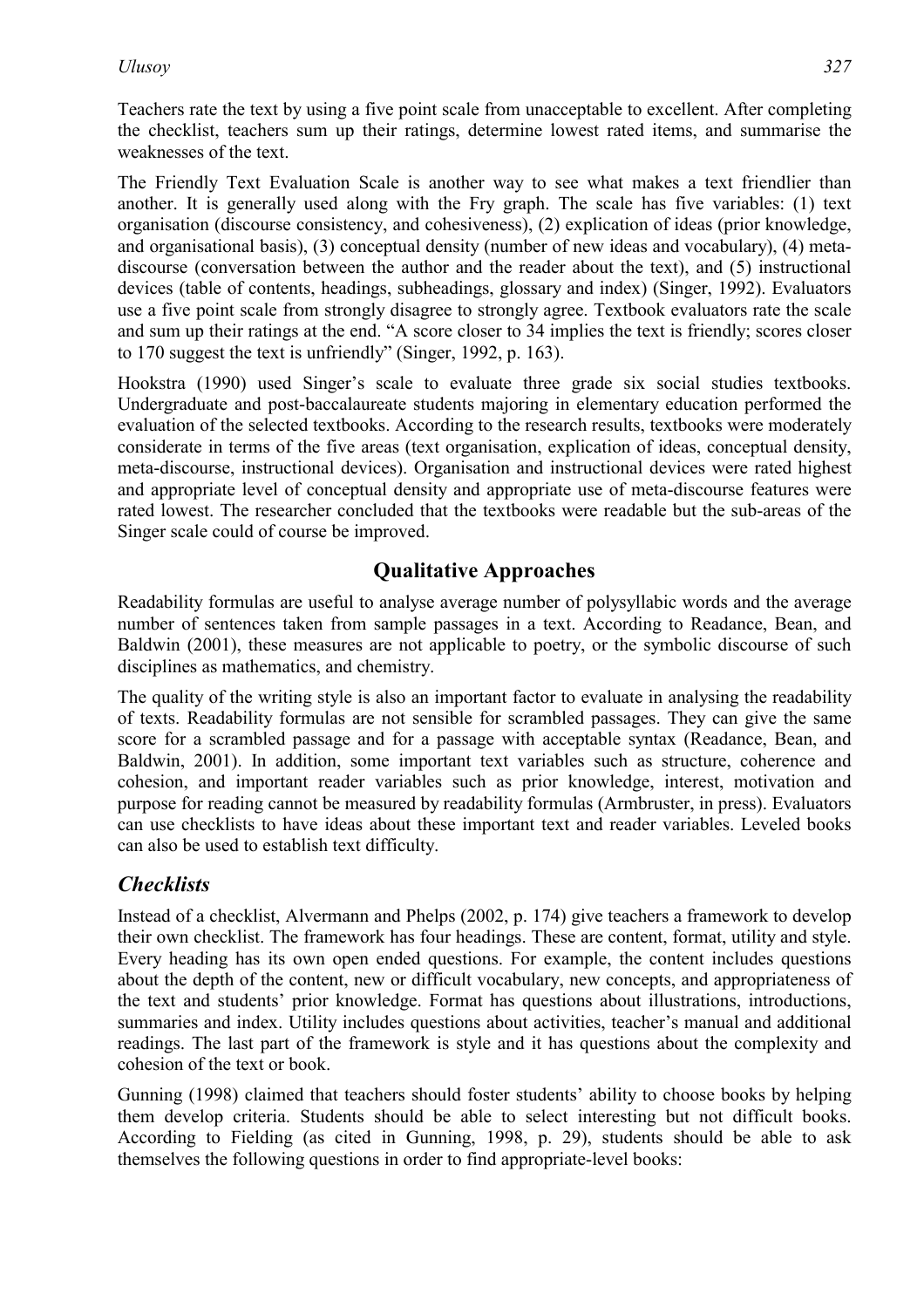- 1. Does the book seem interesting?
- 2. Does the book seem to be like the ones I usually read? Does it have about the same number of words? Does it have about the same number of pictures?
- 3. Can I read most of the words or figure out most of the ones I don't know?
- 4. When I try reading a page or two, does my reading seem smooth or do I have to stop a lot to try to figure out words?

Armbruster and Anderson (1981) formulated a set of maxims. They claimed that if authors follow the maxims they can produce "considerate" text. These maxims are:

- 1. Structure: Choose a discourse structure that best conveys the informative purpose.
- 2. Coherence: Make the relationships among ideas clear enough so that there is a logical connection or flow of meaning from one idea to the next.
- 3. Unity: Address one purpose at a time; do not stray from the purpose by including irrelevant and distracting information.
- 4. Audience Appropriateness: Make sure the text fits the knowledge base of the reader (pp. 2-3).

Readers can gather appropriate information from considerate text with minimal cognitive effort. On the other hand, as the maxims are not presented in the inconsiderate text, readers need to spend extra time to apply them for the text. Readers can comprehend an inconsiderate text but they will need to spend extra time, effort, strategy and skill (Anderson and Armbruster, 1984).

Armbruster and Anderson (1981; 1984) developed a "Textbook Evaluation Response Form". Evaluators can use this checklist to evaluate text quality. The authors implied that the checklist is not an objective method to evaluating texts. The checklist can help evaluators to systematise their subjective judgments about text quality. The checklist can be completed in eight steps. First, evaluators select three 150 to 400 words passages from the textbooks. These passages should have a title or heading. Second, evaluators only read the title and formulate questions based on information found in the heading or title. When they prepare the questions, they should remember that these questions will be answered in the remaining of the passage. Third, they read the passage and underline the parts that are necessary to answer the questions. Fourth, they decide if the passages have complete or adequate answers to relevant questions. Fifth, they rate each paragraph by using 1 to 5 scale (1 is Low, and 5 is High). Sixth, evaluators determine how coherent the passage is. They should answer five sub questions to decide about the passage. These questions are related to connectives, pronouns, nouns, phrases, and order of the events that are found in the passage. Seventh, they determine to what extent the ideas in the passage contribute to a single text unit or frame. Finally, evaluator decides how appropriate the text is for readers.

According to Armbruster (in press), checklists have two major weaknesses. First, teachers do not use the checklists because they do not evaluate the textbooks before their adoption. Second, they do not have time and effort to evaluate the texts.

Garner, Slater, Weaver, and Cole (2001) were interested in finding out if pre-service teachers notice inconsiderate text features. They used the characteristics of inconsiderate text identified by Armbruster and Anderson (1981). The pre-service teachers surveyed the intermediate social studies textbooks. These textbooks had the characteristics of the inconsiderate text. Studentteachers were told to read the chapters three times. Then, they tried to find where the students might experience difficulty understanding the material. The results showed that pre-service teachers were not able to detect inconsiderate text features. Only two of the 17 teachers mentioned any flaws, and detected only a single problem of five appearing in the text segment. The researchers concluded that pre-service methods courses need to provide experience for prospective teachers in noticing and compensating text flaws. Also, they concluded that a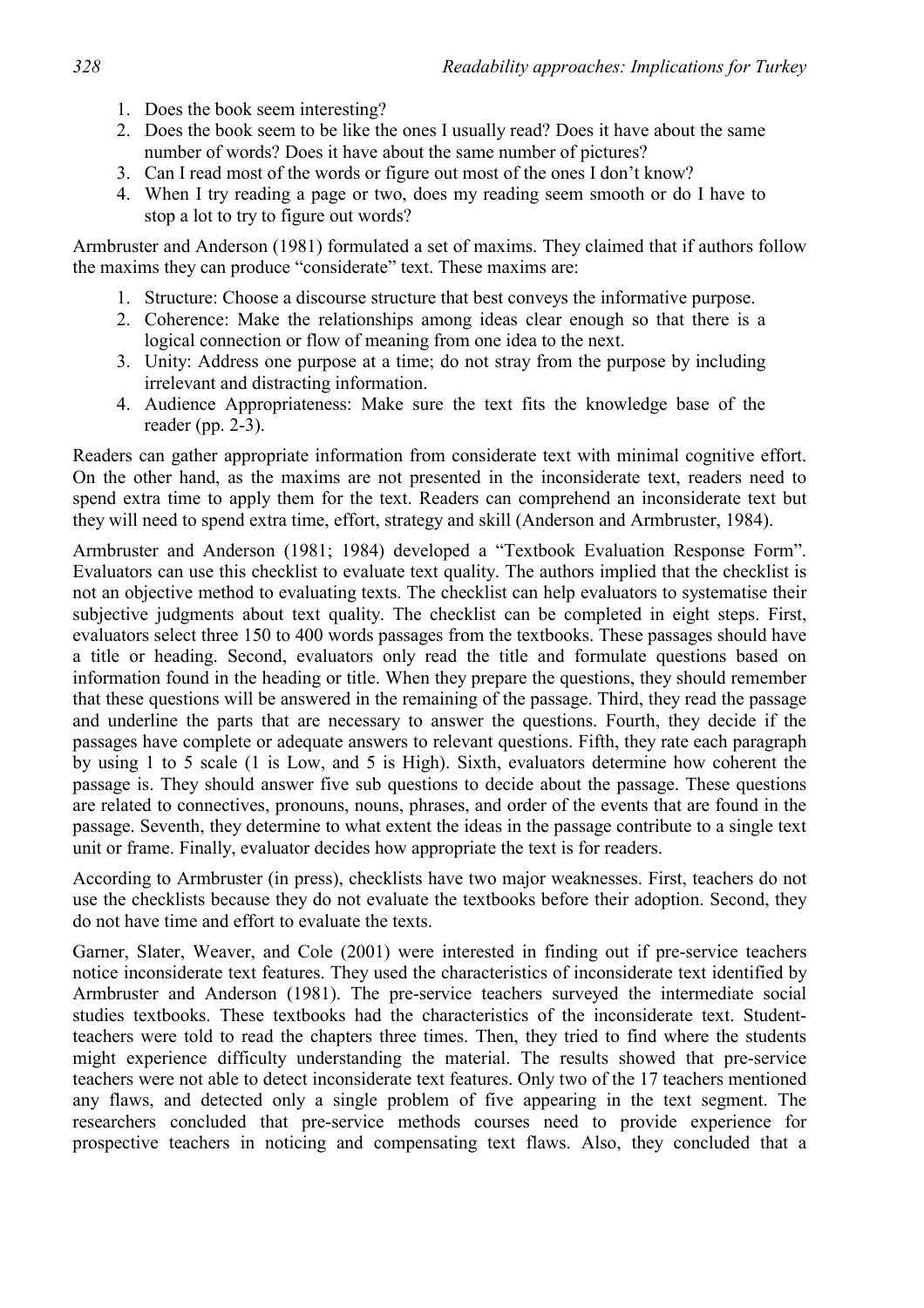checklist developed by Anderson and Armbruster (1984) can guide evaluators in making judgments about textbooks.

# *Leveling*

"Leveling systems are especially important at the beginning levels of reading where type size, number of words on a page, and helpfulness of illustrations can make a significant difference" (Gunning, 2003, p. 180). Leveling takes a number of "text support" factors into consideration such as illustration, length, curriculum, language structure, judgment, and format (Fry, 2002).

There are different kinds of leveling systems. For example, teachers in New Zealand created a readability system where they categorised the books into nine levels, such as emergent, early 1, early 2, early 3, early 4, and fluency 1, fluency 2, fluency 3 and fluency 4 (Gunning, 2003).

Gunning (1998) used another leveling system and provided annotated listing of best books for beginning readers from Picture level to Grade 2A. He believes that "Informal Reading Inventory" is widely accepted placement device for beginning readers. This inventory has students begin with easy material and read increasingly difficult material. As a result of the inventory, teachers can find the right level for the students. He gives a "Graduated Word Lists" and "Primary Reading Passages Inventory" in his book. According to him, they can give reasonably valid placement information. After students have been assigned a level, teachers check the accuracy of the placement by observing the students.

Fountas and Pinnel (1999) also provided leveled books for K-3. They worked with teachers, and developed levels A through P. There is no rigid division between grade levels in their system. According to their approximate grade level correspondence, Kindergarten level is between A-C, Grade 1 is between B-I, Grade 2 is between H-M, Grade 3 is between L-P, and Grade 4 is between O-R levels.

Pinnel and Fountas (2002) gave a leveled books list in their book for grades 3-6. They create a gradient of text. In their gradient, "Level A is Kindergarten, Level B-I is Grade One, Level H-M is Grade Two, Level L-P is Grade Three, Level O-T is Grade Four, Level S-W is Grade Five, Level V-Y is Grade Six, Level Z is Grades Seven, Eight" (p.13).

Another leveling system was created by Rog and Burton (2002). They created explicit descriptions of what texts look like at each level (Level 1-10) of development. These studies show that there are different kinds of leveling systems. As Brabham and Villaume (2002) said, leveled texts are important because they encourage teachers to select materials that are just right for students. On the other hand, leveling has some limitations. First, leveling is used mostly from K-6. Second, the leveling system is qualitative, and it is more subjective (Armbruster, in press).

# **Combined Quantitative and Qualitative Analyses**

"Combining qualitative and quantitative measures of readability is a new trend but it is still in its infancy" (Armbruster, in press). In this trend, a readability formula can be used as a beginning estimate. Then, teachers can judge the text based on a checklist and benchmark passages (Rothkopf, 1985).

The Qualitative Assessment of Text Difficulty (Chall, Bissex, Conard, and Harris-Sharples, 1996) uses both qualitative and quantitative factors. It can be used for both informational and fictional books, and has six scales and nine levels from grade one through college. First, evaluators select an appropriate scale. Then, they can select 100-word examples from their textbook or text. Evaluators compare the selected passage with benchmark passage, and try to determine sentence complexity, conceptual difficulty and vocabulary difficulty, and number of ideas. If teachers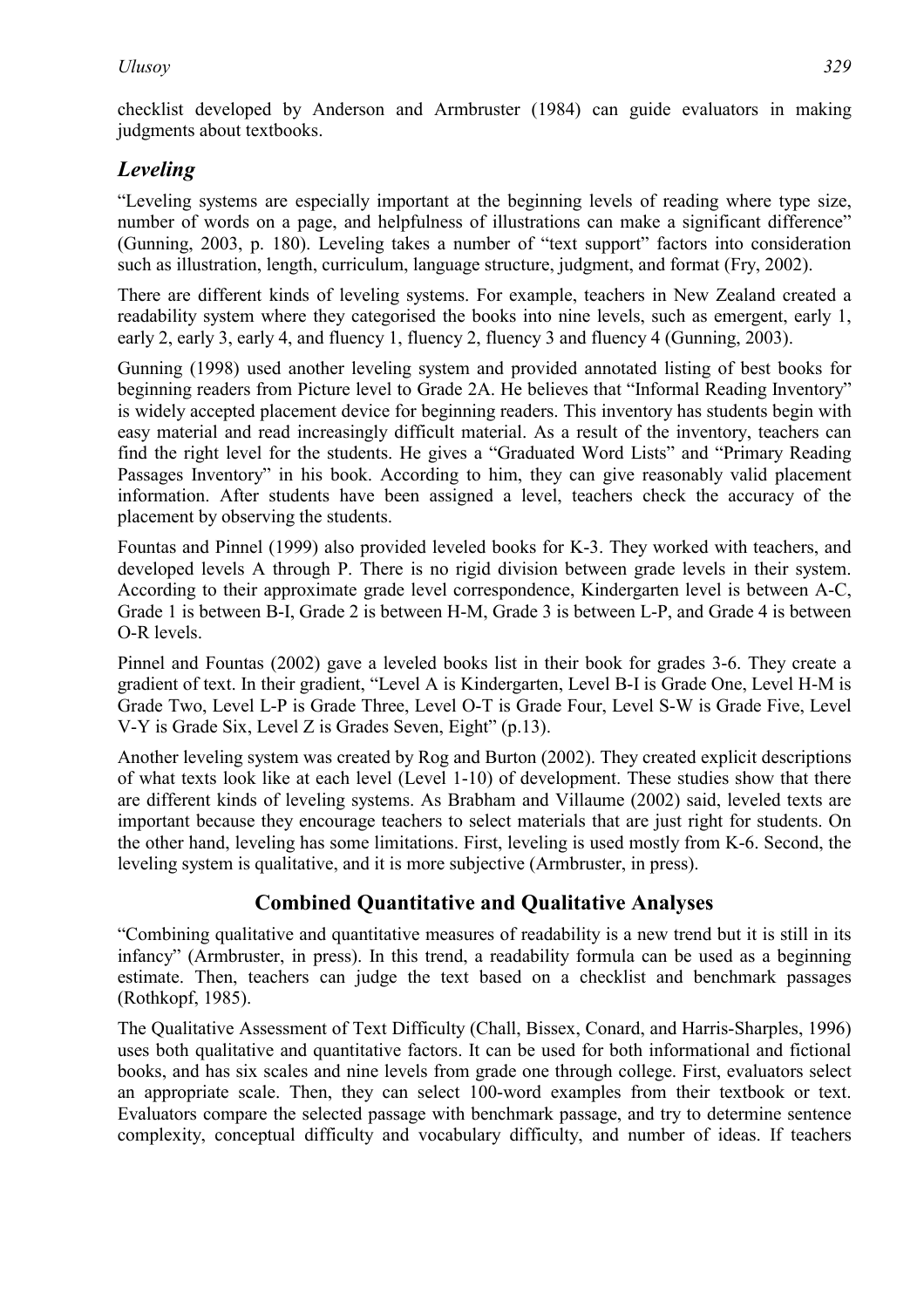evaluate a book, they can select different 100-word passages and take an average from the selected passages to determine the difficulty.

Kinder, Bursuck and Epstein (1992) combined quantitative and qualitative methods to measure textbook readability. They evaluated 10 eighth-grade American history textbooks. The authors used an evaluation form based on Armbruster's (1984) conception of global and local coherence. Organisational signals and frequently used text structures were used to evaluate global coherence. Local coherence was evaluated on the paragraph level. Pronouns and their antecedent nouns were found. In addition to these, readabilities were calculated using the Fry Readability Scale for each text. The research results showed that all the textbooks were one or more years above the grade level. Texts had most of the elements of organisation but their qualities were different. Although most of the texts had instructions, only 3 per cent provided review material contained in previous chapters and only 60 per cent provided an overview of material to be presented in the chapter. The researchers identified many questions both within and at the end of text chapters but questions at the beginning were almost nonexistent. The local coherence of the text was found good by the researchers.

## **Readability in Turkey**

According to Oliveira (1996), textbooks are more important to developing countries than they are in developed countries. As a developing country, the importance of the textbooks in Turkey supports Oliveria's claim. Textbooks are considered an essential tool for schooling in Turkey. They are highly valued and used by the Ministry of National Education and teachers because textbooks help them deliver the curriculum.

Readability formulas that are prepared for the English speaking world are not suitable for Turkish since the calculated readability levels of first and second grade level textbooks give results at the 17+ grade readability level. Apparently, this is because of the structure of the Turkish language. Leveling system for English books is also not a suitable way to evaluate the readability level of Turkish books.

The best-known readability formulas such as Fry and SMOG should be validated for Turkish. Developing a leveling system for Turkish story books could also be useful for the teachers and students. It is clear that readability studies for Turkish texts and textbooks are waiting for Turkish researchers. Other qualitative and quantitative text readability methods such as checklists, and cloze procedure can be used in their present form to evaluate Turkish textbooks' difficulty level.

Evaluating the Turkish content area textbooks should be the first step for researchers. After evaluating textbook readabilities qualitatively and quantitatively, suggestions could be made to publishers. Students' achievement on cloze test passages can also be an indicator about textbook readability. These kinds of studies would give publishers information about the match between students' reading and textbooks' difficulty levels.

The best match between the students and textbook can be made by teachers. Turkish content area teachers should be able to evaluate readability of textbooks and students' reading abilities. Inservice education for content area teachers and reading courses for pre-service content area teachers may be the solution to inform them about these topics. After having a basic knowledge about the readability, these teachers can evaluate the textbooks for their students.

Teachers' evaluations can give publishers more realistic feedback about the match between students' reading and textbooks' difficulty levels. There is no doubt that readability studies for Turkish content area textbooks and storybooks will help publishers to provide students more readable and comprehensible books.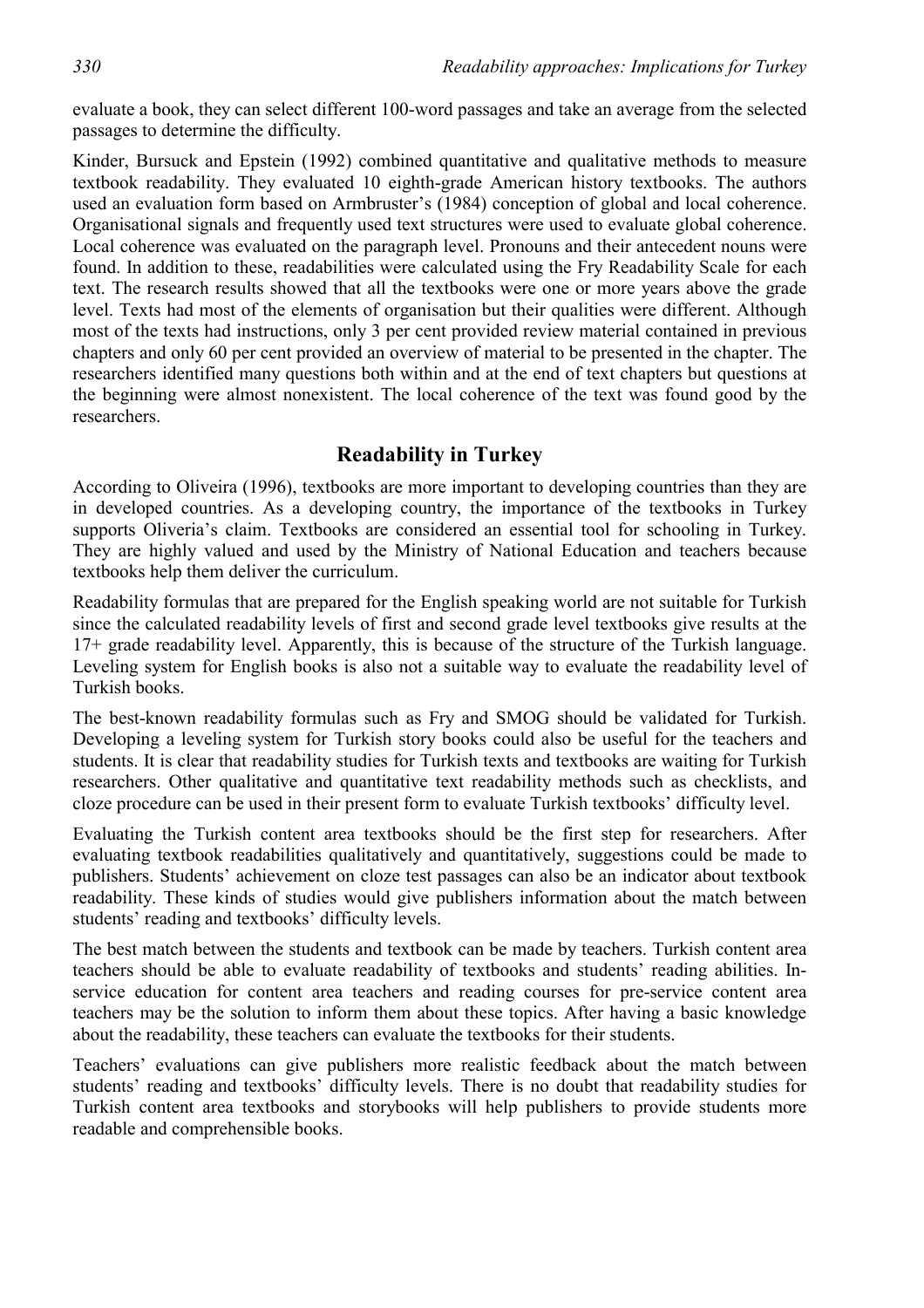#### **REFERENCES**

- Alvermann, D. E, and Phelps, S. F. (2002). *Content Reading and Literacy: Succeeding Intoday's Diverse Classroom*. Boston, MA: Allyn and Bacon.
- Anderson, M. A. (2003). Everyday tech tools and reading. *Multimedia Schools*, 10(6), 21-23.
- Anderson, T. H., and Armbruster, B. B. (1984). Content area textbooks. In R. C. Anderson, J. Osborn, and R. J. Tierney (Eds.), *Learning to Read in American Schools: Basal Readers and Content Texts* (pp. 193-226). Hillsdale, NJ: Lawrence Erlbaum Associates.
- Armbruster, B. B. (in press). Matching readers and texts: The continuing quest. In D. Lapp, J. Flood, and N. Farnan (Eds.), *Content area reading and learning* (3<sup>rd</sup> ed., pp.). New York: Erlbaum.
- Armbruster, B. B., and Anderson, T. H. (1981). *Content Area Textbooks* (Reading Education Report No. 23). Urbana, IL: Center for the Study of Reading.
- Bailin, A., and Grafstein, A. (2001). The linguistic assumptions underlying readability formulae: A critique. *Language and Communication*, 21, 285-301.
- Baxter, K. M. (1992). Reader-text match: The interactive effect of reader ability and text difficulty on comprehension monitoring. Unpublished doctoral dissertation, University of Northern Iowa.
- Borchers, C. A. (1990). Content area teachers' uses of textbooks and content area reading strategies in Kansas science, social studies, and English secondary school classes. Unpublished doctoral dissertation, Kansas State University.
- Brabham, E. G., and Villaume, S. K. (2002). Leveled text: The good news and the bad news. *The Reading Teacher*, 55, 438-441.
- Chall, J. S. (1988). The beginning years. In B. L. Zakaluk, and S. J. Samuels (Eds.), *Readability: Its Past, Present, and Future* (pp. 2-13). Newark, DE: International Reading Association.
- Chall, J. S., Bissex, G. L., Conard, S. S., and Harris-Sharples, S. H. (1996). *Qualitative Assessment of Text Difficulty: A Practical Guide for Teachers and Writers*. Cambridge, MA: Brookline Books.
- Crawford, A. N. (1984). *A Spanish Language Fry-Type Readability Procedure: Elementary Level* (Vol. 7 No. 3). Los Angeles, CA: California State University, Evaluation, Dissemination and Assessment Center.
- Dohrman, M. H. (1972). A readability evaluation of selected intermediate grade social studies topics from eight encyclopaedias. Unpublished doctoral dissertation, The University of New Mexico.
- Fountas, I. C., and Pinnell, G. S. (1999). *Matching Books to Readers: Using Leveled Books in Guided Reading, K-3*. Portsmouth, NH: Heinemann.
- Fry, E. (1968). A readability formula that saves time. *Journal of Reading*, 11, 513-516.
- Fry, E. (1977a). *Elementary Reading Instruction*. New York: McGraw-Hill.
- Fry, E. (1977b). Fry's readability graph: Clarifications, validity, and extension to level17. *Journal of Reading*, 21, 242-252.
- Fry, E. (2002). Readability versus leveling. *The Reading Teacher*, 56, 286-291.
- Garner, R., Slater, W. H., Weaver V. P., and Cole, M. (2001). Do pre-service teachers notice textbook flaws? *Education*, 106(4), 429-433.
- Gunning, T. G. (1998). *Best Books for Beginning Readers*. Needham Heights, MA: Allyn and Bacon.
- Gunning, T. G. (2003). The role of readability in today's classrooms. *Topics in Language Disorders*, 23, 175-189.
- Hamsik, M. J. (1984). Reading, readability, and the ESL reader. Unpublished doctoral dissertation, The Florida State University.